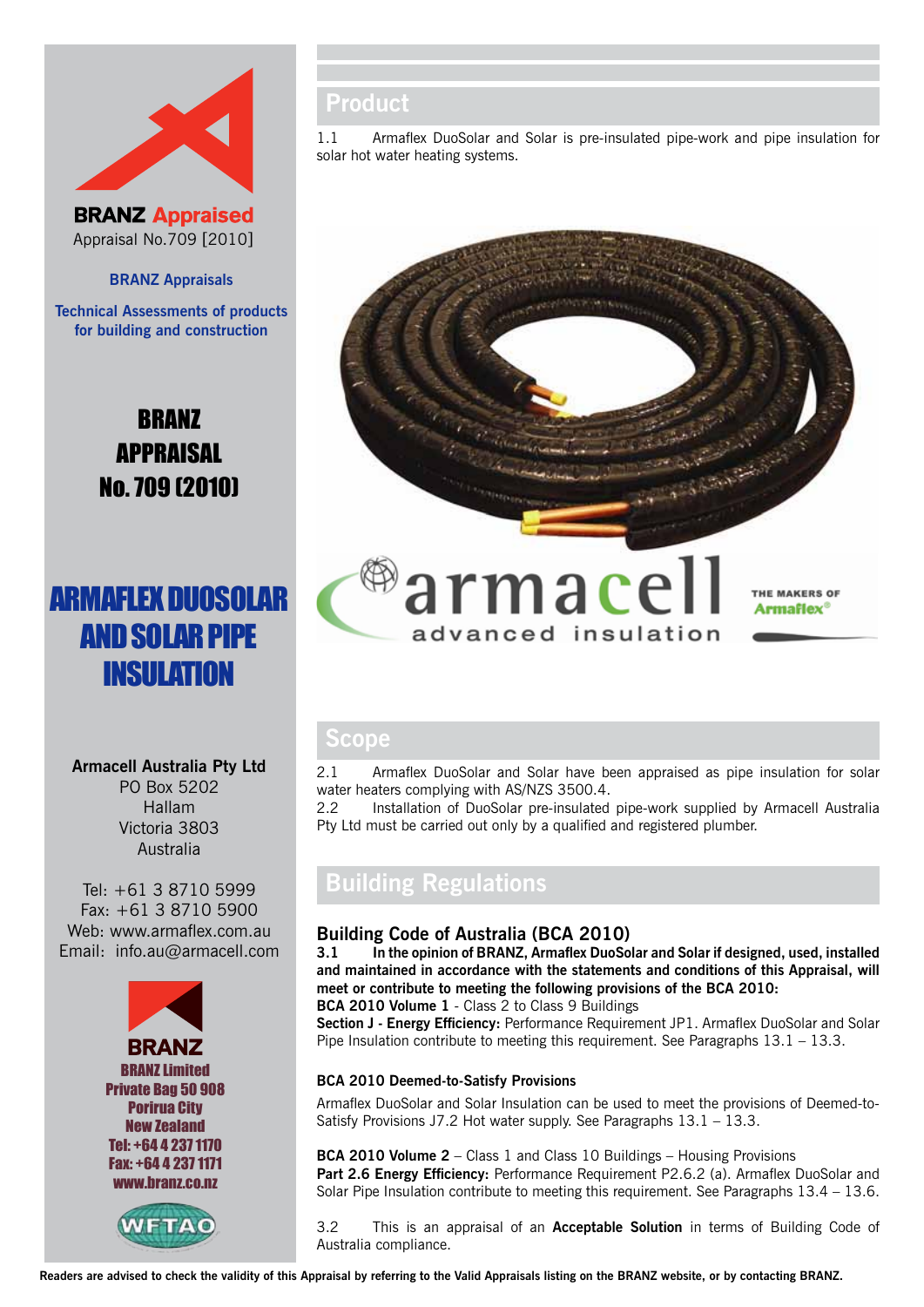### **New Zealand Building Code (NZBC)**

**3.3 In the opinion of BRANZ, Armaflex DuoSolar and Solar Pipe Insulation if designed, used, installed and maintained in accordance with the statements and conditions of this Appraisal, will meet or contribute to meeting the following provisions of the NZBC:**

**Clause B2 DURABILITY:** Performance B2.3.1(c) 5 years and B2.3.2. Armaflex DuoSolar and Solar Pipe Insulation meets these requirements. See Paragraph 8.1.

**Clause F2 HAZARDOUS BUILDING MATERIALS:** Performance F2.3.1. Armaflex DuoSolar and Solar Pipe Insulation meets this requirement and will not present a health hazard to people.

**Clause G12 WATER SUPPLIES:** Performance G12.3.2(c). Armaflex DuoSolar and Solar Pipe Insulation contribute to meeting these requirements. See Paragraphs 11.1.

**Clause H1 ENERGY EFFICIENCY:** Performance H1.3.4 (a) and (b). Armaflex DuoSolar and Solar Pipe Insulation contribute to meeting these requirements. See Paragraph 14.1.

3.4 This is an appraisal of an **Acceptable Solution** in terms of New Zealand Building Code compliance.

# **Technical Specification**

### **Description**

4.1 Armaflex DuoSolar and Solar pipe insulation comprises a black EPDM foam core, with an outer surface of polyethylene (PE) film.

4.2 Armaflex DuoSolar is a pair of insulated copper pipes. The insulation is 15 mm thick. DuoSolar is used to connect solar collectors with the hot-water storage tank. The copper pipe-work is supplied by SmartCo Pty Ltd, which is certified by WaterMark Licence No. WMKA21097 to AS 1432:2004. SmartCo Pty Ltd copper tube has been tested to AS/NZS 4020 and is suitable for drinking water.

4.3 Armaflex Solar is single insulation tubes, without copper, for insulating the flow and return lines of solar hot-water systems. The tubing is dusted to provide ease of fitting. The insulation is either 15 or 22 mm thick.

4.4 Armaflex DuoSolar and Solar Pipe Insulation are available in the sizes as set out in Tables 1 and 2.

#### **Table 1: Armaflex DuoSolar (paired 15mm thick insulation pre-fitted to SmartCo Pty Ltd copper piping)**

| <b>Pipe Size</b> | <b>Coil Length</b> | <b>Product Description</b> |
|------------------|--------------------|----------------------------|
| DN15(1/2')       | 10 <sub>m</sub>    | DuoSolar 15 x 12 10m coil  |
| DN15(1/2')       | 15m                | DuoSolar 15 x 12 15m coil  |
| DN20 (3/4")      | 10 <sub>m</sub>    | DuoSolar 15 x 20 10m coil  |
| DN20 (3/4")      | 15m                | DuoSolar 15 x 20 15m coil  |

#### **Table 2: Armaflex Solar Insulation (single coils of solar insulation supplied without copper)**

| <b>Pipe Size</b> | <b>Insulation</b><br>Thickness | Coil<br>Length  | <b>Product</b><br><b>Description</b> |
|------------------|--------------------------------|-----------------|--------------------------------------|
| DN15(1/2")       | $15 \text{ mm}$                | 25 <sub>m</sub> | Solar Tube 15 x<br>12 25m coil       |
| DN20 (3/4")      | $15 \text{ mm}$                | 20 <sub>m</sub> | Solar Tube 15 x<br>20 20m coil       |
| DN25 (1")        | $15 \text{ mm}$                | 15 <sub>m</sub> | Solar Tube 15 x<br>25 15m coil       |
| DN15 (1/2')      | $22 \text{ mm}$                | 15 <sub>m</sub> | Solar Tube 22 x<br>12 15m coil       |
| DN20 (3/4")      | $22 \text{ mm}$                | 10 <sub>m</sub> | Solar Tube 22 x<br>20 10m coil       |

## **Handling and Storage**

5.1 Armaflex DuoSolar and Solar components must be handled and stored with care to prevent damage. They must be stored flat and kept clean and free from contaminants.

# **Technical Literature**

6.1 Refer to the Appraisals listing on the BRANZ website for details of the current Technical Literature for Armaflex DuoSolar and Solar. The Technical Literature must be read in conjunction with this Appraisal. All aspects of design, use, installation and maintenance contained in the Technical Literature and within the scope of this Appraisal must be followed.

# **Design Information**

### **General**

7.1 Solar water heater systems must be designed and installed in accordance with the requirements of AS/NZS 3500.4. In New Zealand designers and installers must note the modifications to AS/NZS 3500.4 in NZBC Acceptable Solution G12/AS2. Specific design installations may be designed in accordance with AS/NZS 3500.1 and AS/NZS 3500.4.

7.2 Provision for tube expansion and contraction should be allowed for in the design of the system to accommodate these forces on all fittings and fixtures.

7.3 Copper piping should not be placed in direct contact with metal roofs or cladding, due to the potential for corrosion of the roofing or cladding material.

7.4 Armaflex DuoSolar contains metallic piping and therefore equipotential bonding must be carried out in accordance with:

- • AS/NZS 3500.1 Section 5.2 for Australia
- NZBC Acceptable Solution G12/AS1 Paragraph 9.0 for New Zealand.

## **Durability**

### **Service Life**

8.1 When the in-service pipe-work temperatures are limited as described by Table 3, Armaflex DuoSolar and Solar pipe insulation are expected to have a service life of at least six years. To ensure the durability of the insulation, the pipe-work temperature must not exceed 150ºC at any time.

# **Pipework Temperature Maximum Hours per Year**  <80ºC No limit  $80 - 99^{\circ}$ C 50 100 - 119 °C 37 120 - 139ºC 28 140 - 150ºC 21

**Table 3: Maximum Pipe-work Temperature Exposure Limits per Year**

*Maximum hours per year is based on modelling of a typical domestic solar water heating system, with worst-case frequencies of extreme temperature.* 

*The maximum hours reflects pipe temperatures at the collector outlet for Alice Springs (hottest climate and worst case) and an evacuated tube collector (highest temperature system).*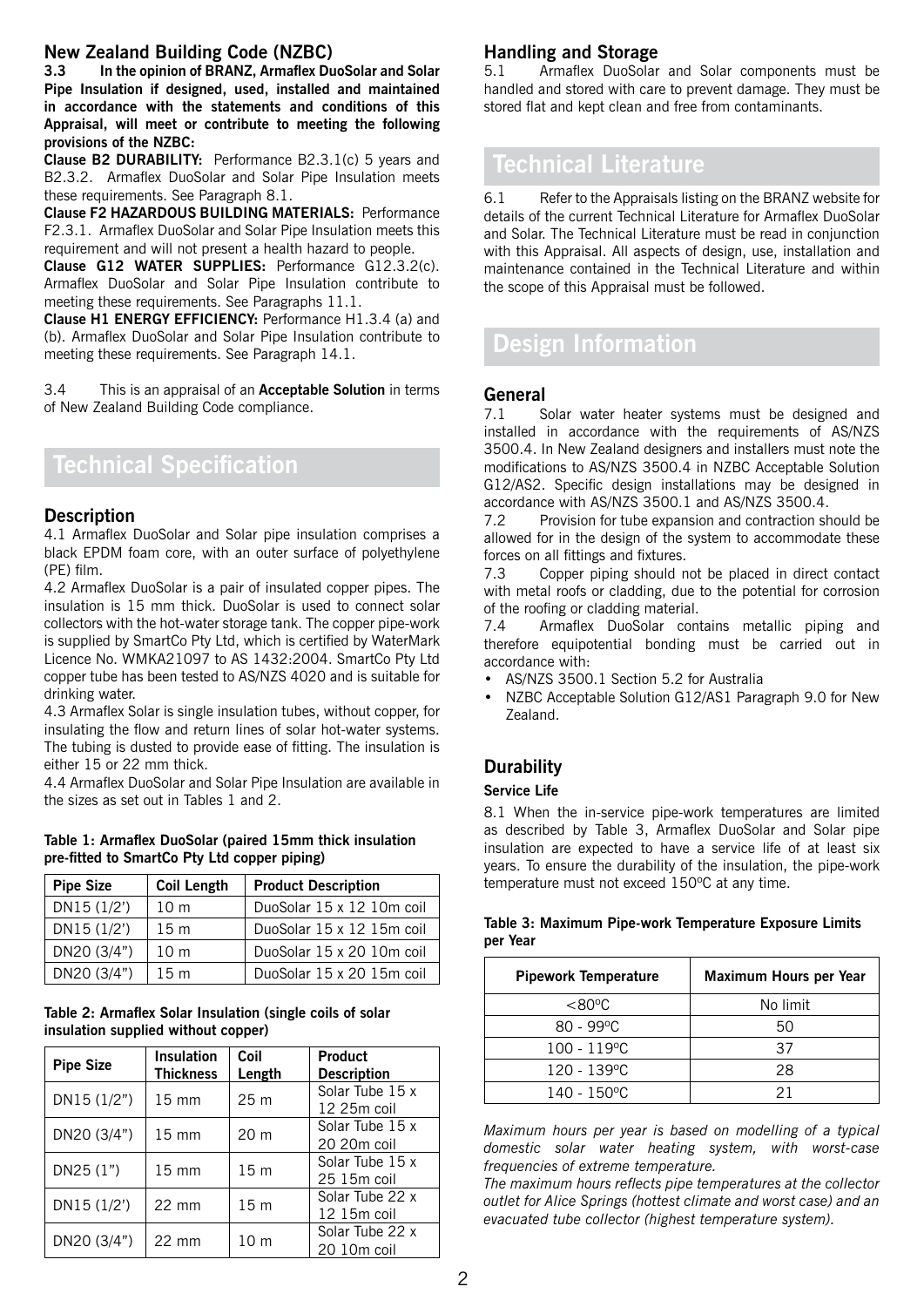### **Maintenance**

9.1 Armaflex DuoSolar and Solar pipe insulation do not require any special maintenance. Any damage to the insulation sheathing should be taped to prevent ultra-violet exposure to the EPDM. Damaged insulation must be made good with new material.

### **Working Pressures and Temperatures**

10.1 The maximum working pressure and temperature for the copper pipe-work, when it is used as a potable hot water supply component, must comply with the pipe manufacturer's recommendations.

# **Spread of Fire**<br>11.1 In all approach

In all applications, where DuoSolar pipe-work passes through a fire rated element of a structure or cavity barrier, the opening must be fire-stopped in a way that will permit thermal movement of the pipe.

## **External Moisture (New Zealand)**

12.1 Where DuoSolar pipe-work passes through the building cladding, the weathertightness details of Acceptable Solution G12/AS2 Paragraph 5.2 must be followed.

# **Water Supplies**<br>11.1 The Smart

The SmartCo Pty Ltd copper pipework component of DuoSolar is certified by the WaterMark Licence No. WMKA21097 to AS 1432:2004 and the associated schedule, and is suitable for potable water supply use.

## **Thermal Resistance (R-Value)**

12.1 Armaflex DuoSolar and Solar pipe insulation has the R-values as given in Table 4, when assessed in accordance with AS/NZS 4859.1 Paragraph 2.3.3.8.

|  |  |  | Table 4: Insulation R-values for Australian Pipe Dimensions |
|--|--|--|-------------------------------------------------------------|
|  |  |  |                                                             |

| <b>Pipe Size</b> | <b>Pipe Diameter</b> | Insulation<br><b>Thickness</b> | R-value  |
|------------------|----------------------|--------------------------------|----------|
|                  | mm                   | mm                             | $m^2K/W$ |
| <b>DN15</b>      | 12.7                 | 15                             | 0.6      |
| <b>DN20</b>      | 19.05                | 15                             | 0.5      |
| <b>DN25</b>      | 25.4                 | 15                             | 0.5      |
| <b>DN15</b>      | 12.7                 | 22                             | 1.0      |
| <b>DN20</b>      | 19.05                | 22                             | 0.9      |

## **Energy Efficiency (Australia)**

### **BCA 2010 Volume 1 - Class 2 to Class 9 Buildings**

13.1 BCA 2010 Deemed-to-Satisfy Provision J7.2 requires that solar hot water supply systems, apart from climate zones 1, 2 and 3 be insulated in accordance with Section 8 of AS/NZS 3500.4.

### **SA J7.2 South Australian State Variation**

13.2 The design and installation of hot water supplies in South Australia is regulated by Directions issued by the South Australian Water Corporation.

### **Vic J7.2 Victoria State Variation**

13.3 BCA 2010 Performance Requirement J7.2 does not apply in the state of Victoria.

### **BCA 2010 Volume 2 - Class 1 and Class 10 Buildings – Housing Provisions**

#### **Acceptable Construction Manuals**

13.4 BCA 2010 Paragraph 3.12.5.0 lists Section 8 of AS/ NZS 3500.4 and Clause 3.38 of AS/NZS 3500.5 as Acceptable Construction Manuals for hot water supply systems. However, solar hot water supply systems in climate zones 1, 2 and 3 are not required to comply with these provisions.

### **State and Territory Variations**

13.5 The design and installation of hot water supplies in South Australia is regulated by Directions issued by the South Australian Water Corporation.

13.6 BCA 2010 Paragraph 3.12.5.0 is deleted in Victoria.

# **Energy Efficiency (New Zealand)**<br>14.1 NZBC Acceptable Solution G12/

NZBC Acceptable Solution G12/AS2 requires that hot water pipes associated with Solar Water Systems be insulated in accordance with NZBC Clause H1.3.4, except where connected to a heat dissipation device. NZBC Acceptable Solution H1/AS1 Paragraph 5.01 nominates NZS 4305 as a means of compliance to H1.3.4. Armaflex DuoSolar and Solar pipe insulation meets the minimum R-Value requirement of R 0.3 as required by NZS 4305 Paragraph 3.8.1.

# **Installation Information**

# **Installation Skill Level Requirements**<br>15.1 **Installation of Armatlex DuoSolar Pin**

15.1 Installation of Armaflex DuoSolar Pipework must be carried out by a Registered Plumber. Installation of Armaflex Solar Pipe Insulation may be carried out by any competent tradesperson.

### **General**

16.1 Installation of Armaflex DuoSolar pipework must be carried out in accordance with the relevant local standards and regulations.<br>16.2 In

Installation of Armaflex Solar is carried out by sliding the copper pipe through the centre of the insulation tube.

16.3 Care must be taken where the pipework penetrates the building cladding to ensure that the weathertightness of the building is maintained.

16.4 Solar water heating systems must be installed in accordance with the manufacturer's requirements and the relevant regulations and standards.

# **Basis of Appraisal**

The following is a summary of the technical investigations carried out:

### **Tests**

17.1 Tests have been carried out on the product to assess the materials performance when exposed to ultraviolet and heat radiation. The test results have been reviewed by BRANZ experts and found to be satisfactory.